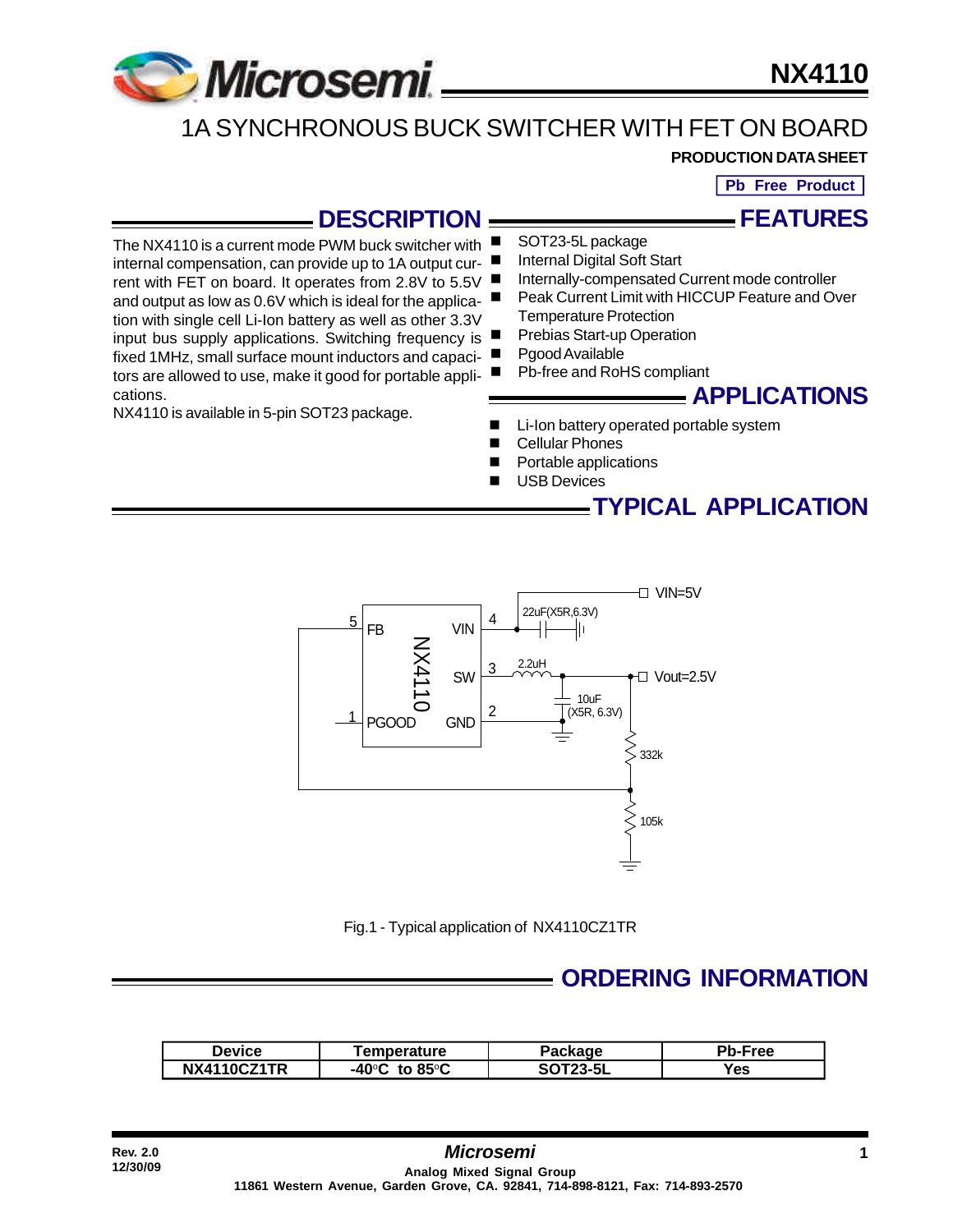

# **ABSOLUTE MAXIMUM RATINGS**

CAUTION: Stresses above those listed in "ABSOLUTE MAXIMUM RATINGS", may cause permanent damage to the device. This is a stress only rating and operation of the device at these or any other conditions above those indicated in the operational sections of this specification is not implied.

## **PACKAGE INFORMATION**



### **ELECTRICAL SPECIFICATIONS**

 $\rm V_{\rm in}$ =3.5V. Typical data refers to T $_{\rm A}$ = 25°C. Unless otherwise specified.

| <b>PARAMETER</b>             | <b>SYM</b>      | <b>Test Condition</b>                 | Min  | <b>TYP</b>     | <b>MAX</b> | <b>Units</b> |
|------------------------------|-----------------|---------------------------------------|------|----------------|------------|--------------|
| <b>Reference Voltage</b>     |                 |                                       |      |                |            |              |
| Ref Voltage                  | $V_{FB}$        |                                       | 0.59 | 0.6            | 0.607      | V            |
| <b>Line Regualtion</b>       |                 |                                       |      |                |            |              |
| Line Regulation              |                 | VIN=3V to 5V, VOUT=1.8V,<br>IOUT=10mA |      | $\overline{2}$ |            | mV           |
| <b>VIN UVLO</b>              |                 |                                       |      |                |            |              |
| <b>VIN Rising Threshold</b>  |                 |                                       | 2.3  | 2.5            | 2.8        | $\vee$       |
| <b>VIN Falling Threshold</b> |                 |                                       |      | 2.3            |            | $\vee$       |
| <b>Supply Voltage(VIN)</b>   |                 |                                       |      |                |            |              |
| VIN Input Voltage Range      | $V_{\text{IN}}$ |                                       | 2.8  |                | 5.5        | $\vee$       |
| Quiescent Current            | $I_q$           | No Load, switching                    |      | 4              |            | mA           |
| <b>Oscillator (Rt)</b>       |                 |                                       |      |                |            |              |
| Frequency                    | $F_S$           |                                       | 800  | 1000           | 1200       | kHz          |
| Max Duty Cycle               |                 |                                       | 78   | 86             |            | %            |
| Min ON time                  |                 |                                       |      | 100            |            | nS           |
| <b>Error Amplifiers</b>      |                 |                                       |      |                |            |              |
| Feedback Input Bias Current  |                 |                                       |      |                | 0.05       | uA           |
| SS                           |                 |                                       |      |                |            |              |
| Soft Start time              | Tss             |                                       |      | 500            |            | uS           |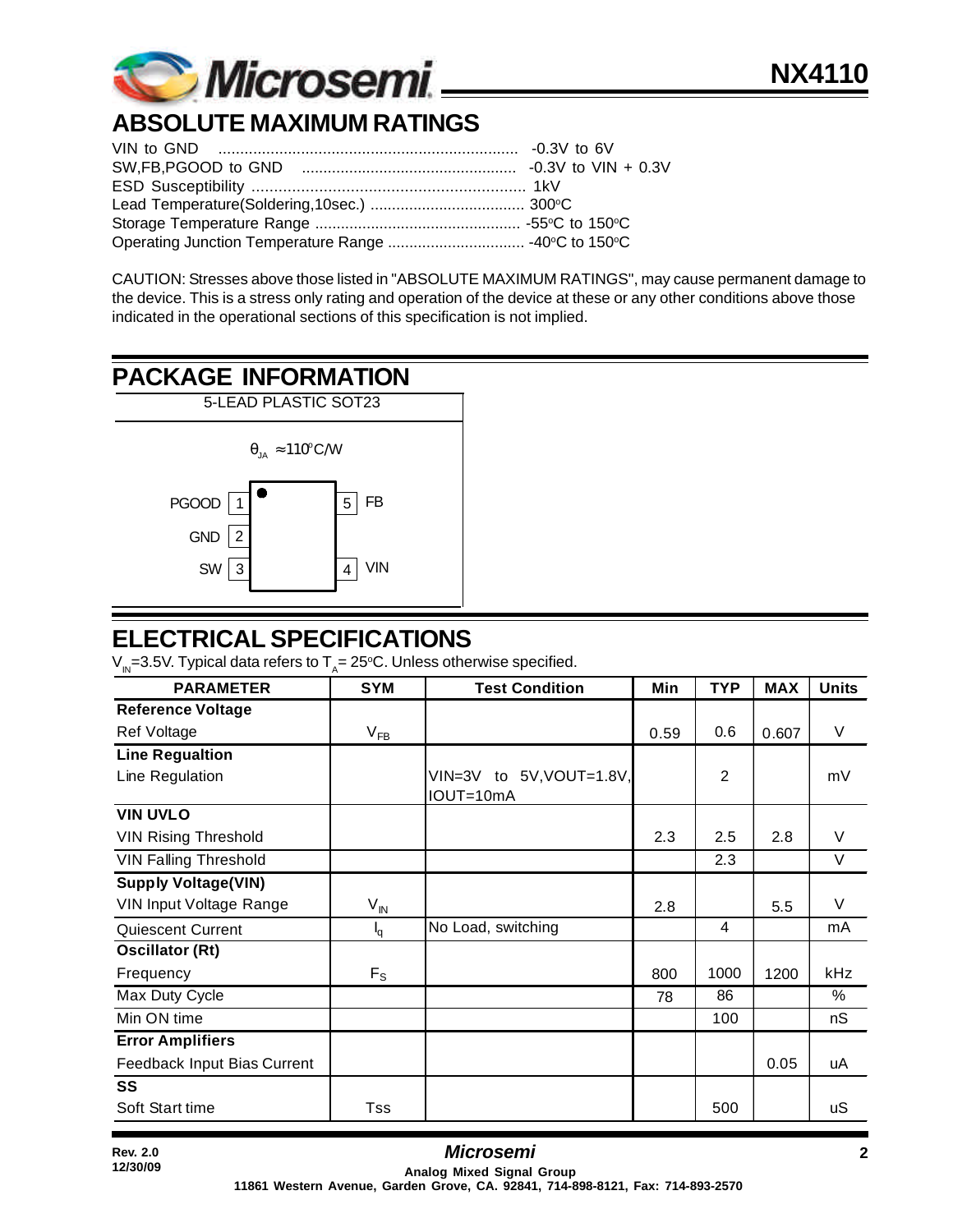

| <b>PARAMETER</b>               | <b>SYM</b> | <b>Test Condition</b> | Min | <b>TYP</b> | <b>MAX</b> | <b>Units</b> |
|--------------------------------|------------|-----------------------|-----|------------|------------|--------------|
| <b>Current Limit</b>           |            |                       |     |            |            |              |
| <b>Current Limit Threshold</b> |            |                       |     | 1.8        |            | A            |
| <b>Thermal Shutdown</b>        |            |                       |     |            |            |              |
| Thermal shutdown trip point    |            |                       |     | 155        |            | $^{\circ}$ C |
| <b>Hysteresis</b>              |            |                       |     | 15         |            | $\rm ^{o}C$  |
| <b>Internal Switch</b>         |            |                       |     |            |            |              |
| Rdson of Control FET           |            | $Vin=5V$              |     | 400        |            | mohm         |
|                                |            | $Vin=3.3V$            |     | 480        |            |              |
| Rdson of Synchronous FET       |            | $Vin=5V$              |     | 300        |            | mohm         |
|                                |            | $Vin=3.3V$            |     | 360        |            |              |
| <b>PGOOD</b>                   |            |                       |     |            |            |              |
| <b>PGOOD low Threshold</b>     |            |                       |     | 85         |            | $%V_{REF}$   |
| PGOOD high Threshold           |            |                       |     | 90         |            | $\%V_{REF}$  |
| voltage                        |            |                       |     |            |            |              |

## **PIN DESCRIPTIONS**

| <b>PIN SYMBOL</b> | <b>PIN DESCRIPTION</b>                                                                                                                                                                                                                                          |
|-------------------|-----------------------------------------------------------------------------------------------------------------------------------------------------------------------------------------------------------------------------------------------------------------|
| <b>SW</b>         | SW output. Junction of the internal high-side and low-side power MOSFETs, and<br>output inductor.                                                                                                                                                               |
| <b>GND</b>        | Ground Connection for Chip. Connect GND with large copper areas to the input and<br>output supply returns, and negative terminals of the input and output capacitors.                                                                                           |
| FB                | Error amplifier inverting input. Error amplifier inverting input. This pin is connected via<br>resistor dividers to the output of the switching regulators to set the output DC voltage. A<br>332kohm resistor is recommended to be connected from VOUT and FB. |
| <b>VIN</b>        | Supply voltage input for switcher. This pin needs minimum 22uF/X5R/6.3V as input<br>capacitor.                                                                                                                                                                  |
| <b>PGOOD</b>      | PGOOD indicator. It requires a pull up resistor to Vcc or lower voltage. When FB pin<br>reaches 90% of the reference voltage PGOOD transitions from LO to HI state.                                                                                             |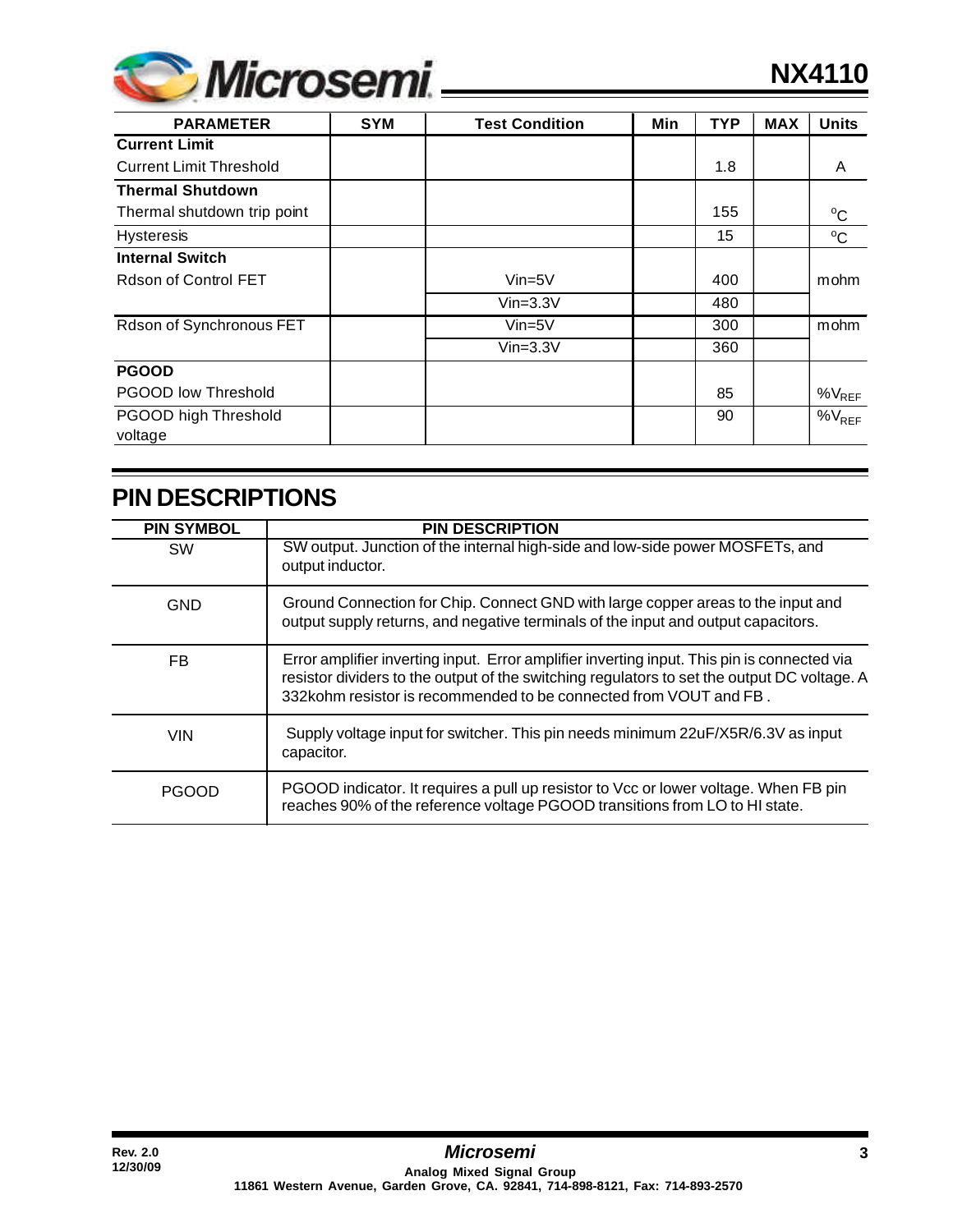

## **BLOCK DIAGRAM**



Fig. 2 - Simplified block diagram of the NX4110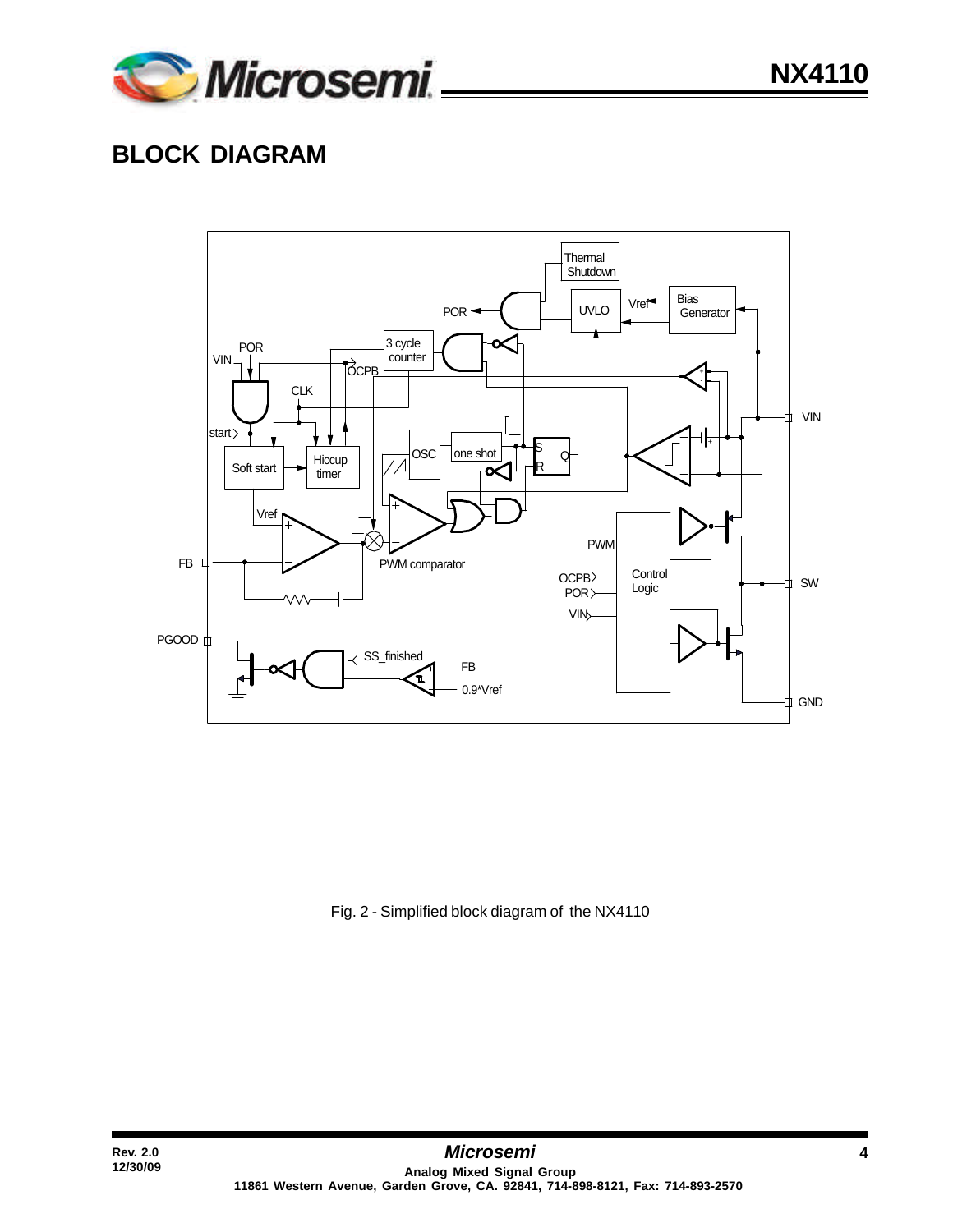

**NX4110**

#### **Typical Operating Characteristics**



Reference voltage vs tem perature





Fig.4 - Normalized frequency vs temperature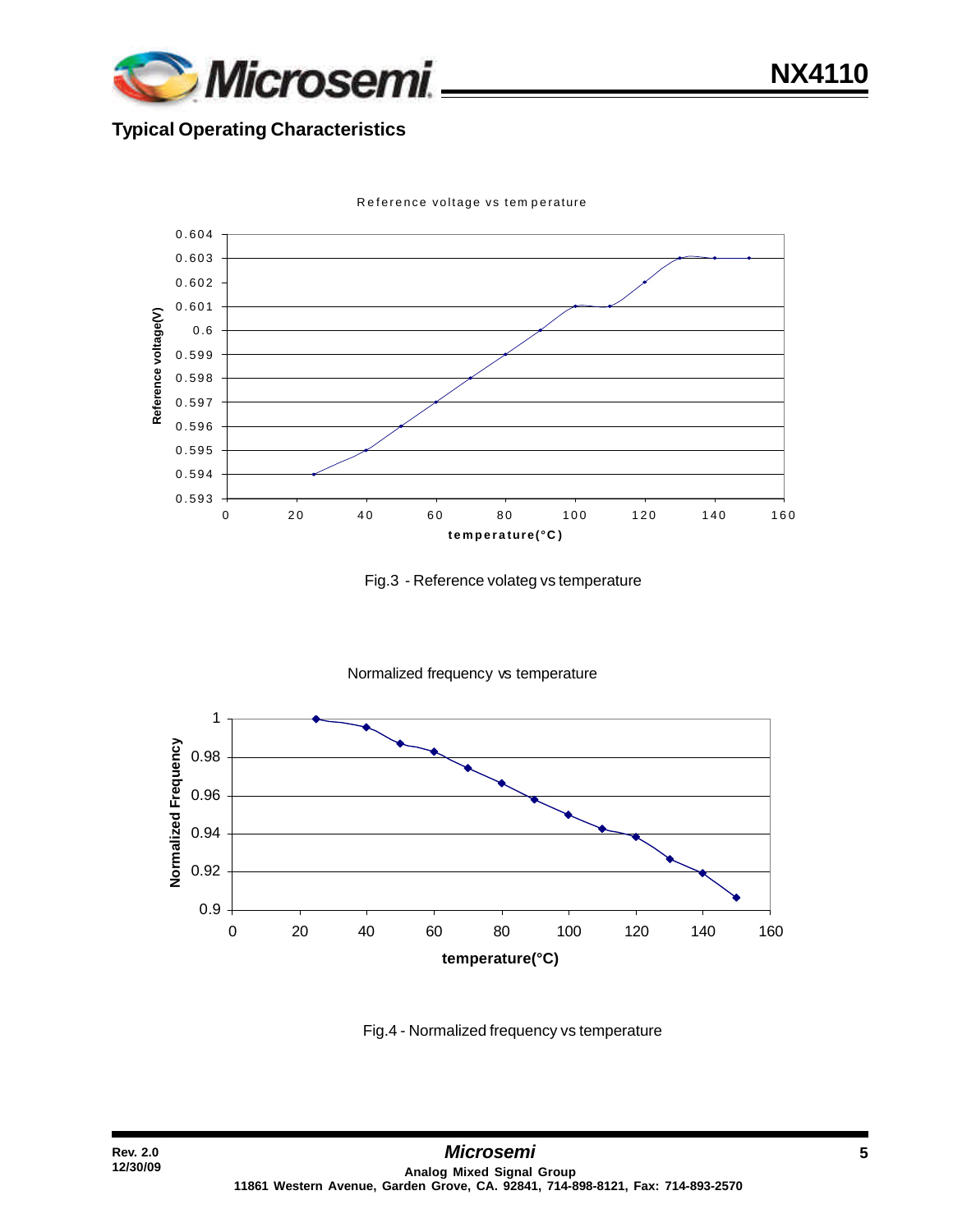

**D u ty Cyc l e v s Max i m u m O u tp u t C u r r ent**



Fig.5 - Duty cycle vs maximum output current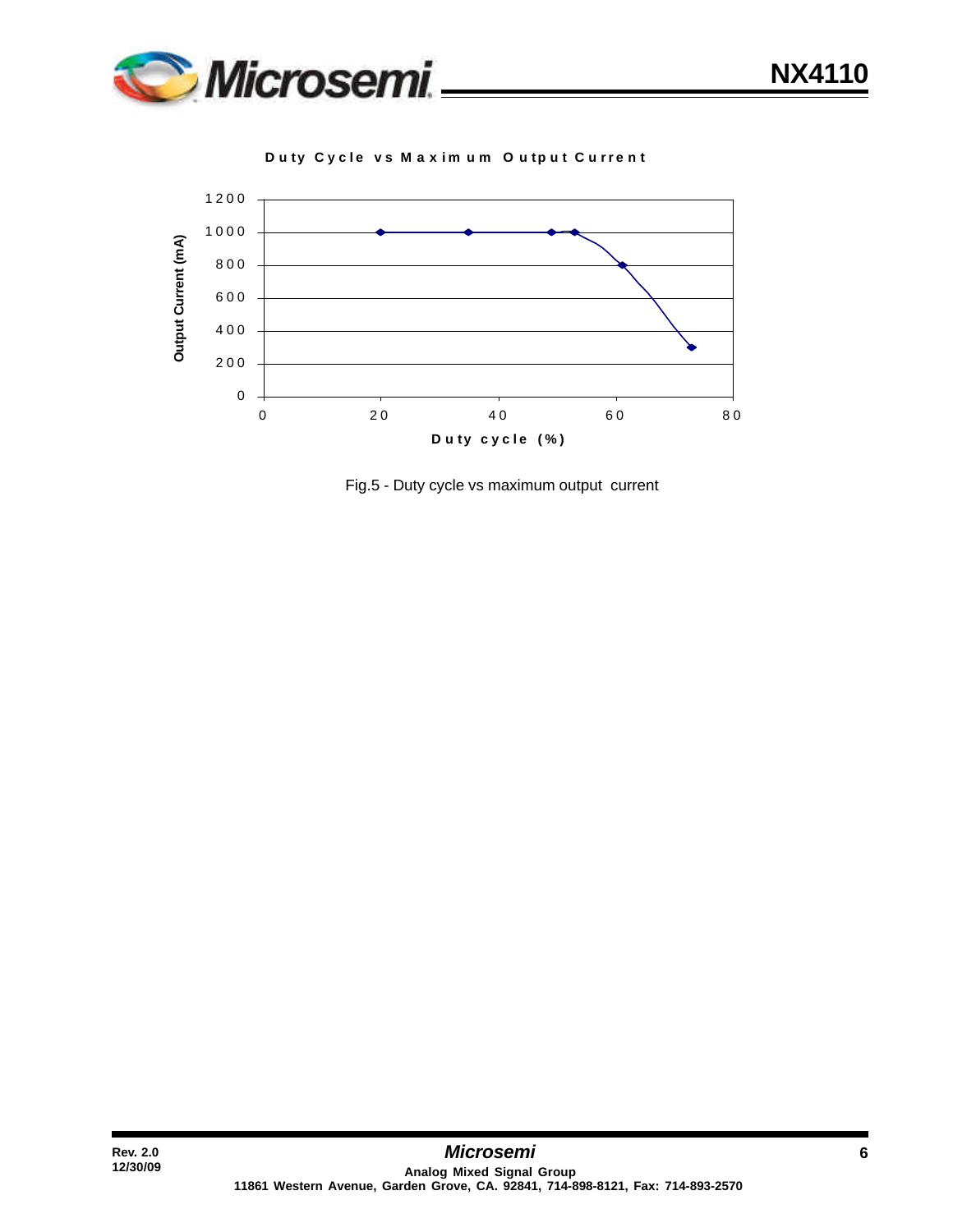

#### **Typical Application( VOUT=2.5V)**





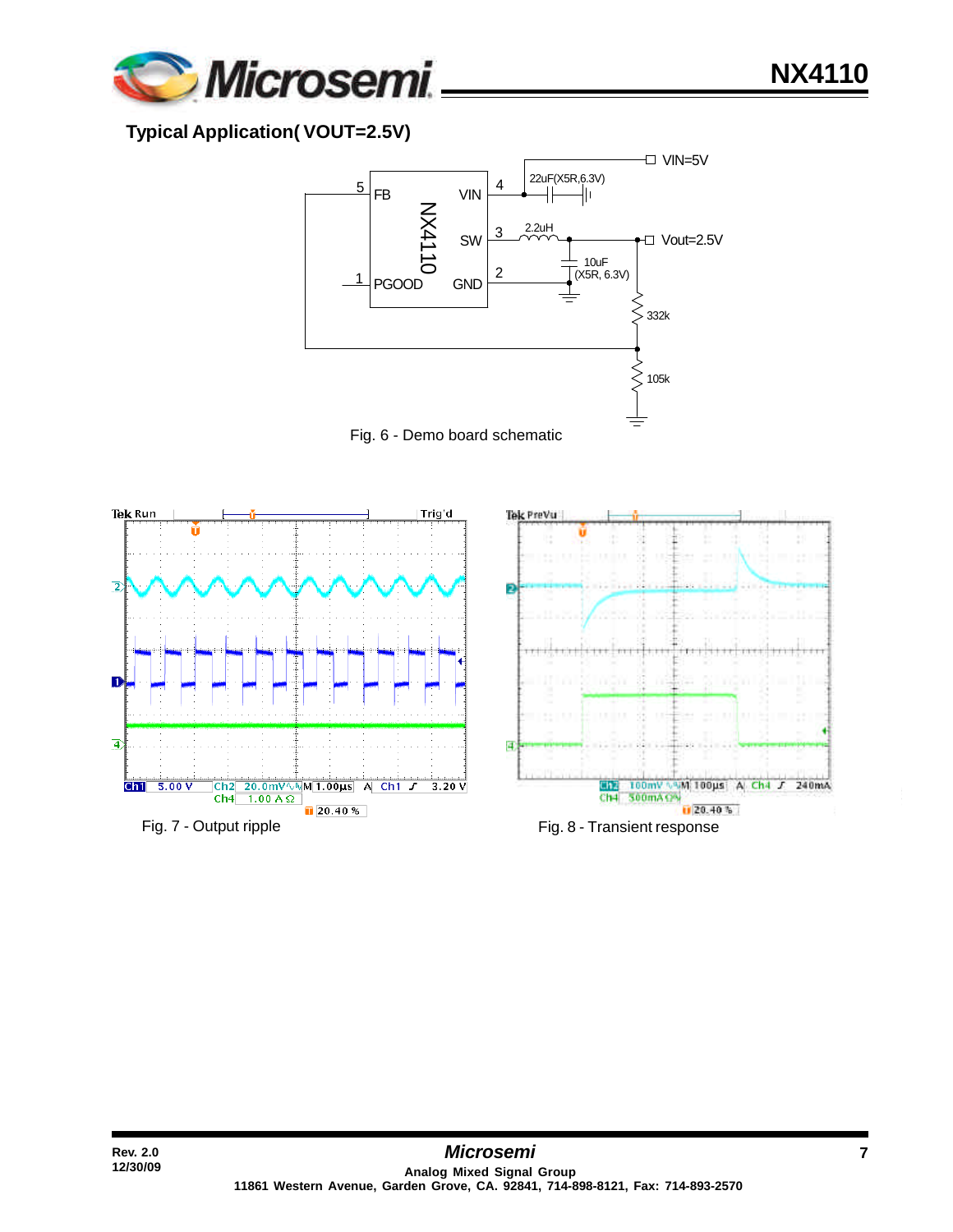

#### **Typical Application( VOUT=1.8V)**

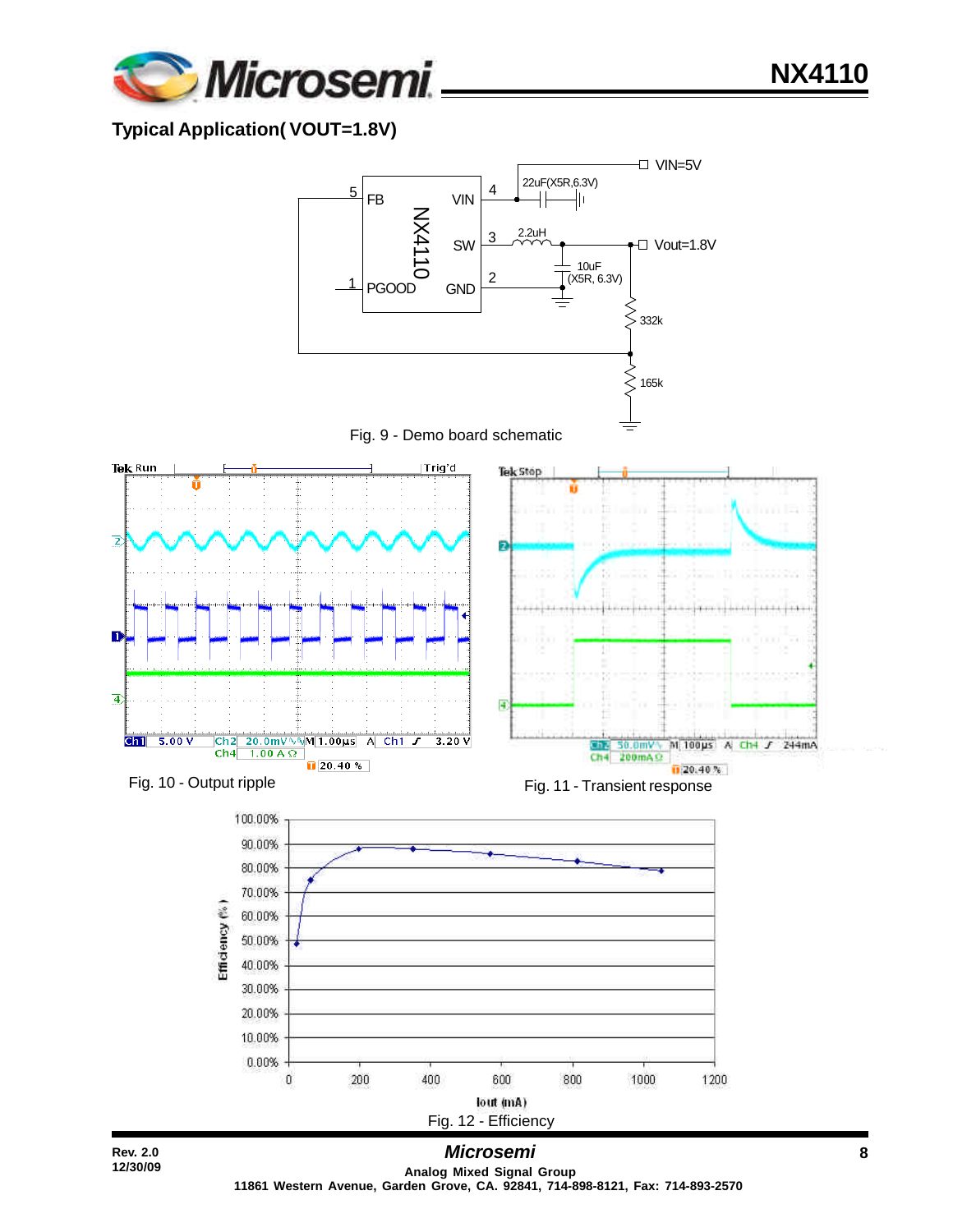

#### **Typical Application( VOUT=1.2V)**

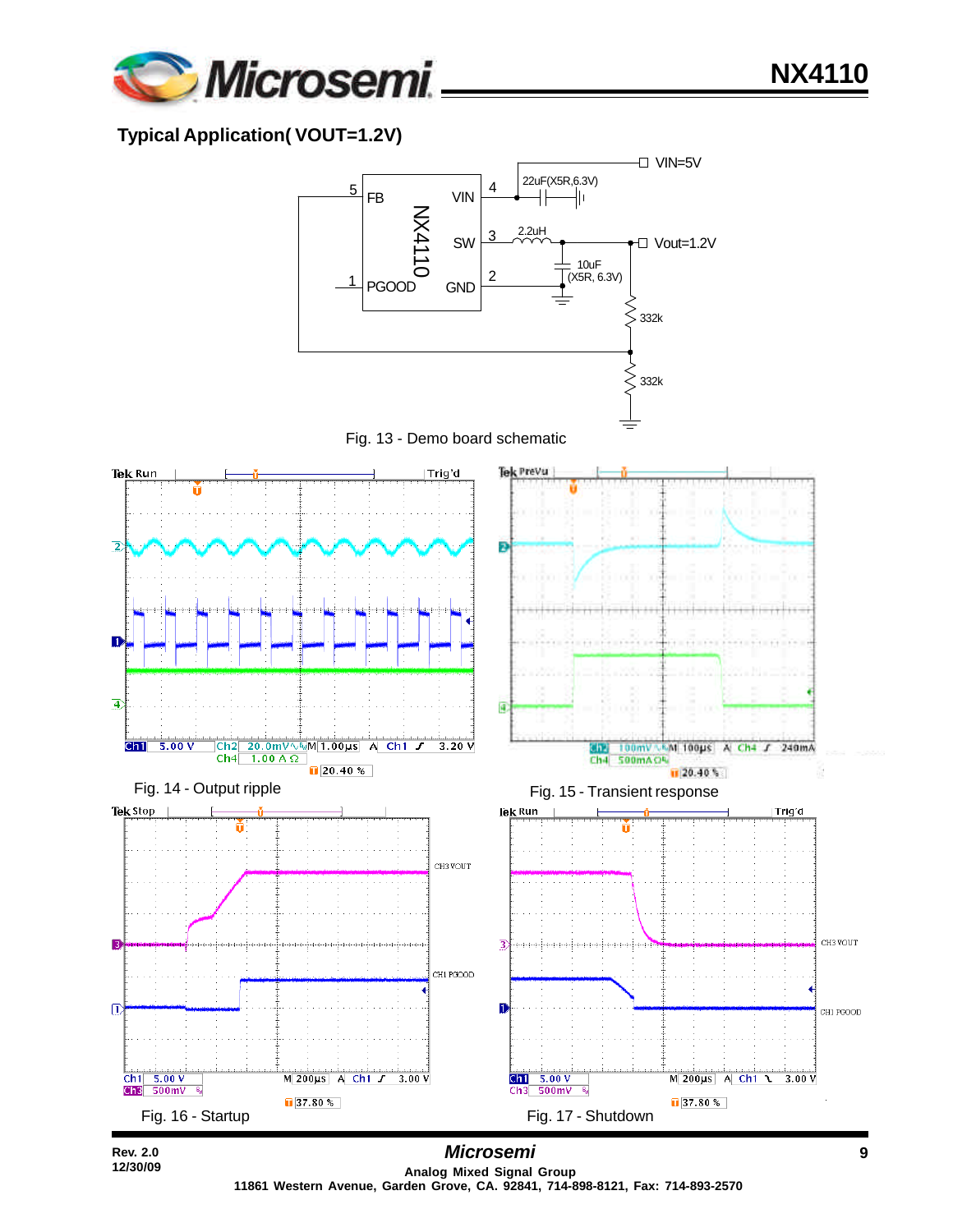

#### **Typical Application( VOUT=1.2V)**

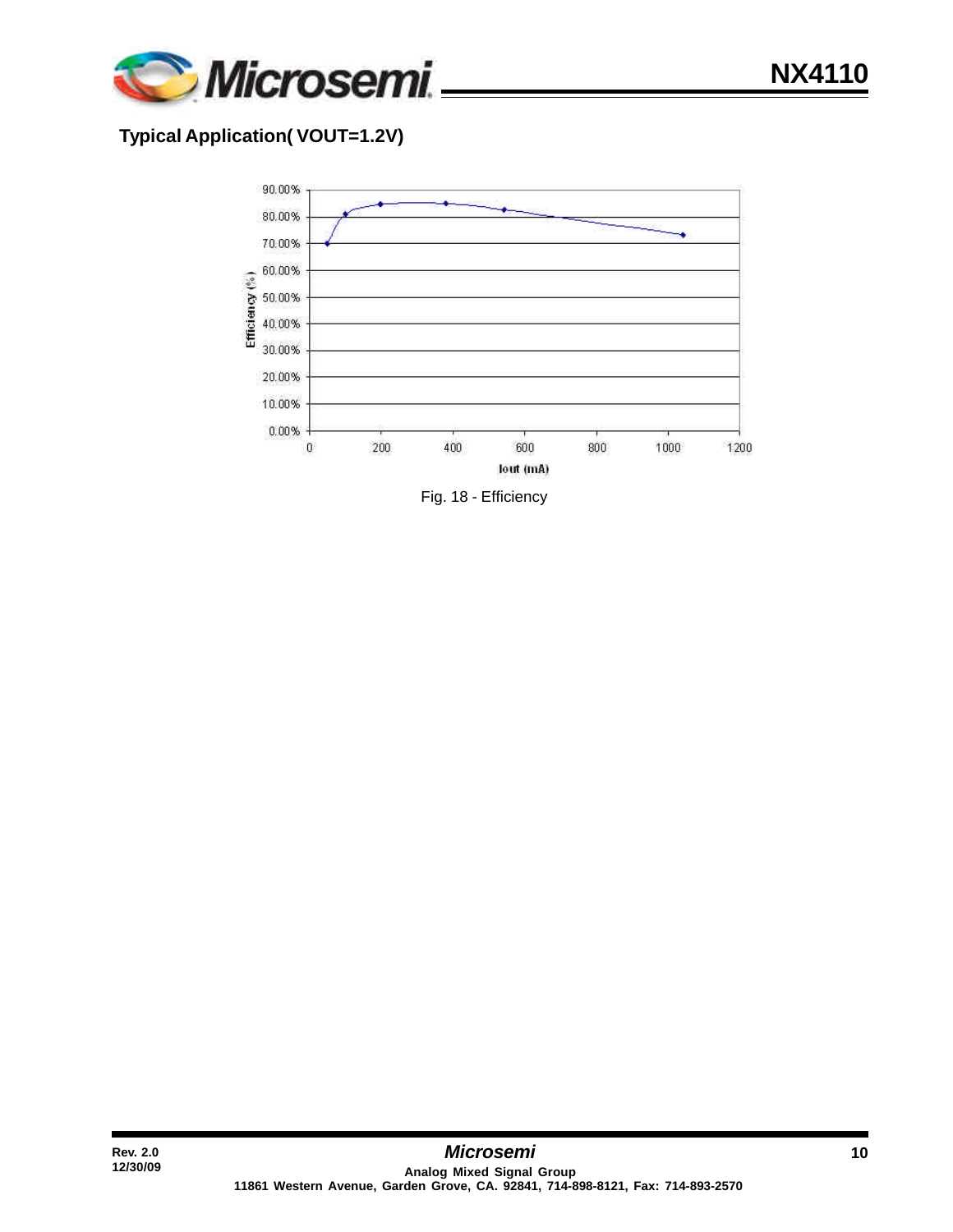

## **Demoboard Layout**







Fig. 20- Top layer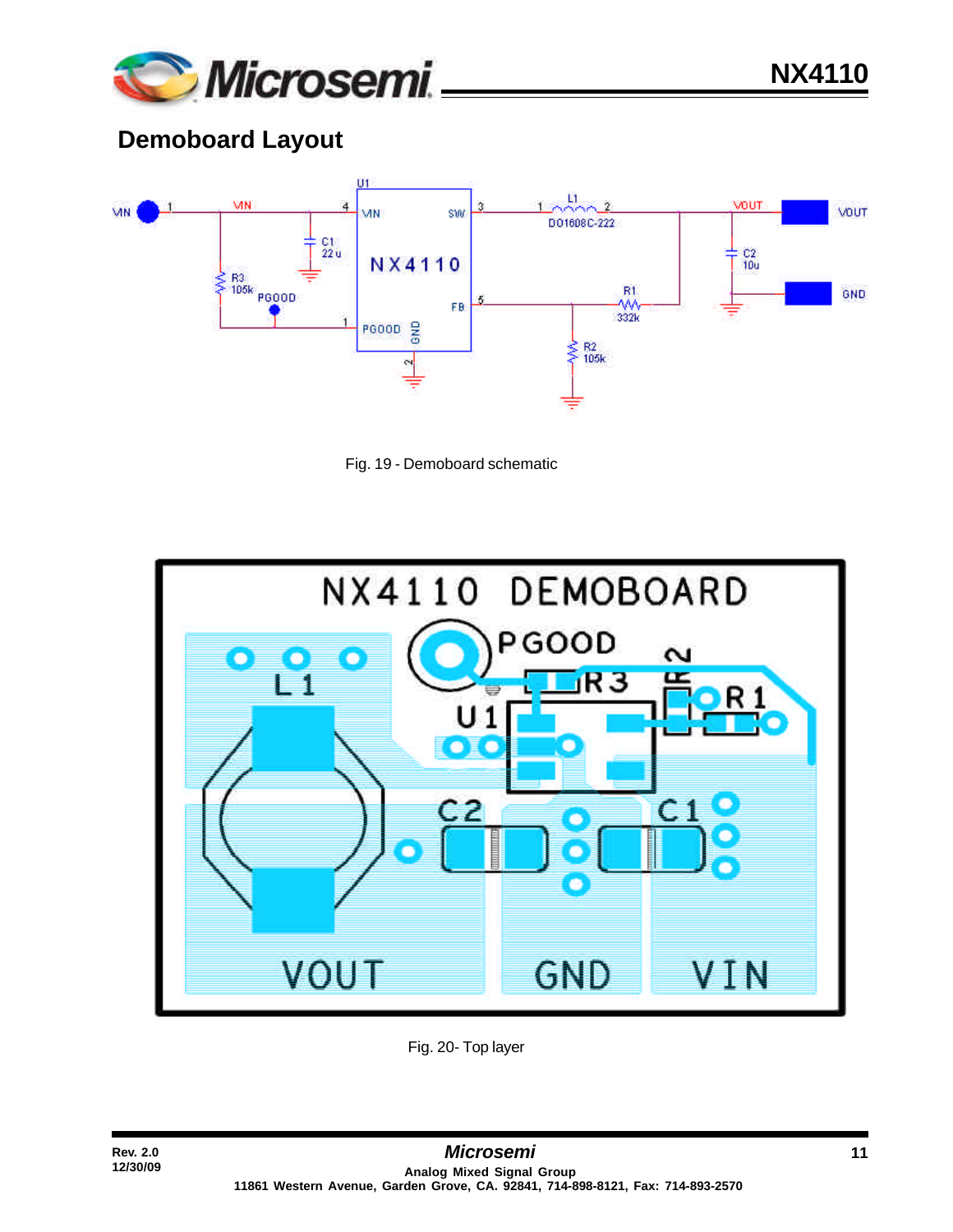

| 000 |     | o                   |
|-----|-----|---------------------|
|     | 000 |                     |
| O   |     | O<br>$\bullet$<br>Ó |

Fig. 21 - Gound layer



**12/30/09**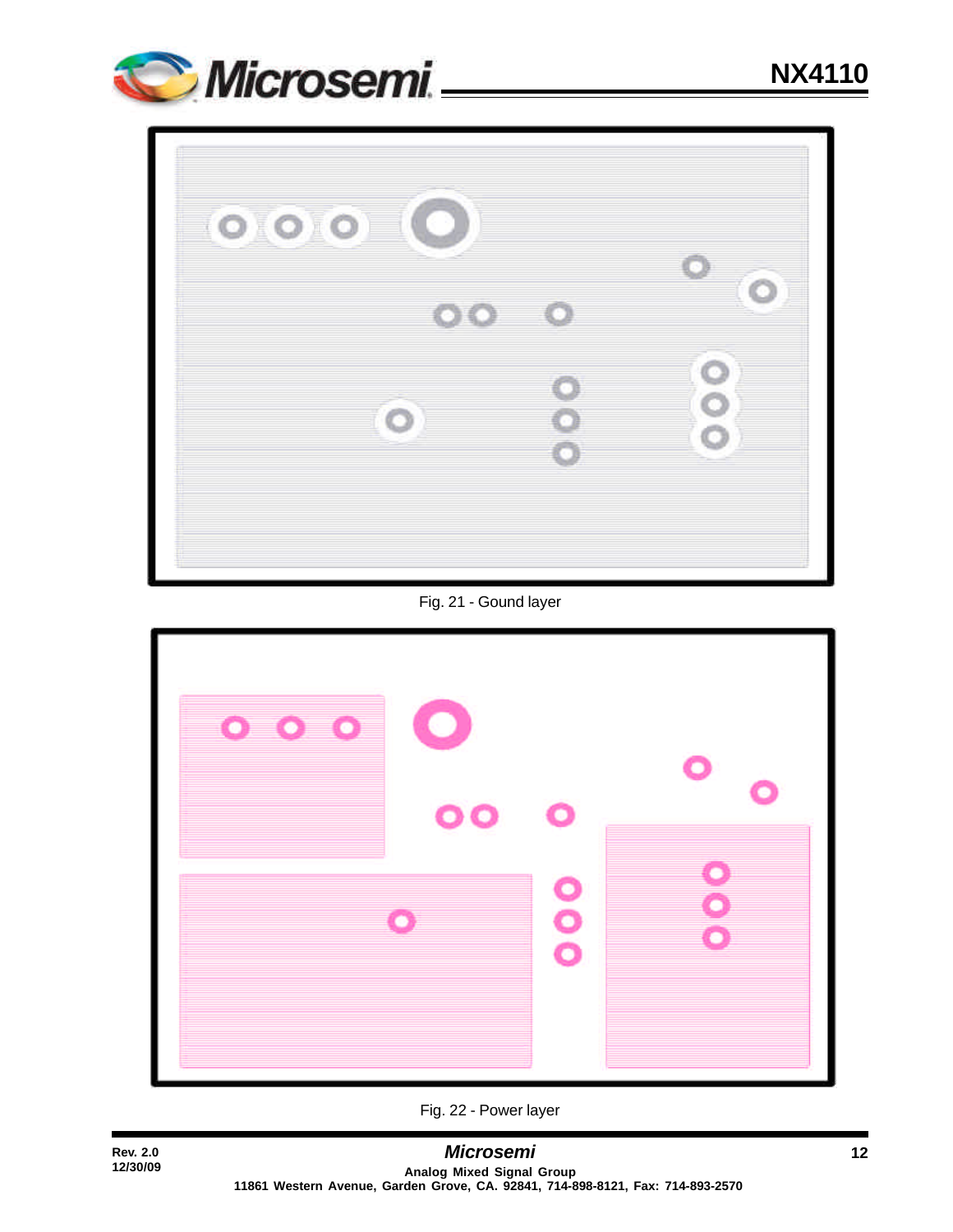



Fig. 23 - Bottom layer